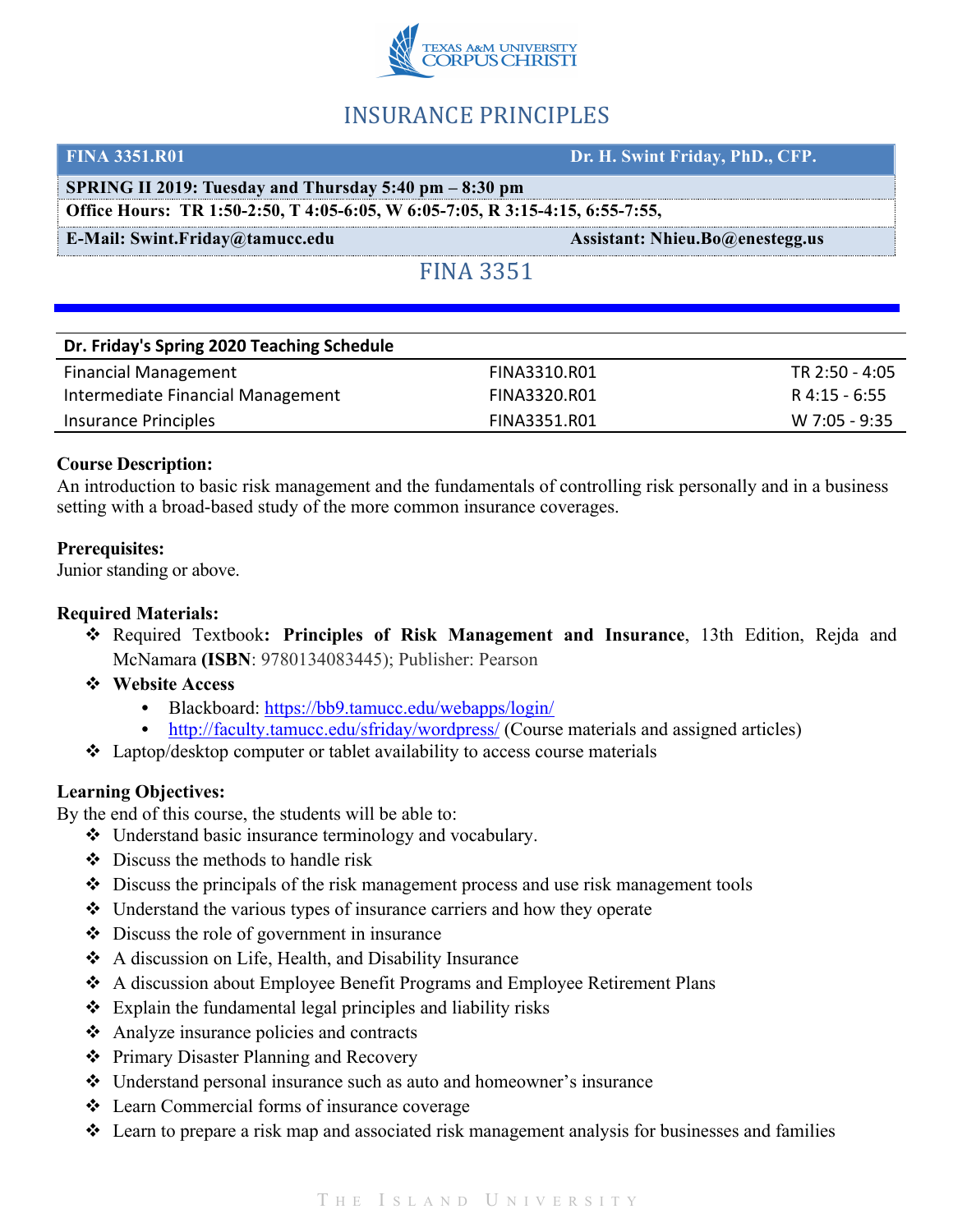

**Relationship to Other Courses**: This course serves finance majors and minors by providing students a broad understanding of insurance and risk management.

## **Important**

## **Notice:**

*Some courses may require the use of virtual exam proctoring involving third party providers. Exam-proctoring charges may range from \$1-\$50.00 per exam. When virtual exam proctoring is used, students must schedule the exam session by the required scheduling deadline or they may incur late scheduling charges. All costs for exams are the responsibility of the student. Students may also be responsible for providing at their expense computer, internet and webcam access necessary for the virtual exam proctoring.*

## **Course Policies**

### **Academic Integrity/Plagiarism**.

University students are expected to conduct themselves in accordance with the highest standards of academic honesty. Academic misconduct for which a student is subject to penalty includes all forms of cheating, such as illicit possession of examinations or examination materials, falsification, forgery, complicity or plagiarism. (Plagiarism is the presentation of the work of another as one's own work.) In this class, academic misconduct or complicity in an act of academic misconduct on an assignment or test will result in FAILURE and Censure.

## **Academic Honesty and Student Ethics Code**

This course, and all other courses offered by the College of Business (COB), requires all of its students to abide by the COB Student Code of Ethics (available online at www.cob.tamucc.edu) Provisions and stipulations in the code are applicable to all students taking College of Business courses regardless of whether or not they are pursuing a degree awarded by the COB.

#### **Assurance of Academic Integrity**

Students may be asked to redo any portion of the class assignments and exams in a proctored environment which may employ the use of a webcam. Should the grade be more than one letter grade lower than the original grade, no credit will be given for the work and the grade for the audited work will be replaced with the score of the comprehensive final exam, which will then be given in a proctored location. Should the final exam be audited, the lower grade will count in calculating the course grade.

#### **Dropping a Class**

I hope that you never find it necessary to drop this or any other class. However, events can sometimes occur that make dropping a course necessary or wise. Please consult with me before you decide to drop to be sure it is the best thing to do. Should dropping the course be the best course of action, you must initiate the process to drop the course by going to the Student Services Center and filling out a course drop form. Just stopping attendance and participation WILL NOT automatically result in your being dropped from the class. See the University Academic Calendar for the last day to drop the course with a "W" this term.

#### **Classroom/professional behavior**

Texas A&M University-Corpus Christi, as an academic community, requires that each individual respect the needs of others to study and learn in a peaceful atmosphere. Under Article III of the Student Code of Conduct, classroom behavior that interferes with either (a) the instructor's ability to conduct the class or (b) the ability of other students to profit from the instructional program may be considered a breach of the peace and is subject to disciplinary sanction outlined in article VII of the Student Code of Conduct. Students engaging in unacceptable behavior may be instructed to leave the classroom. This prohibition applies to all instructional forums, including classrooms, electronic classrooms, labs, discussion groups, field trips, etc.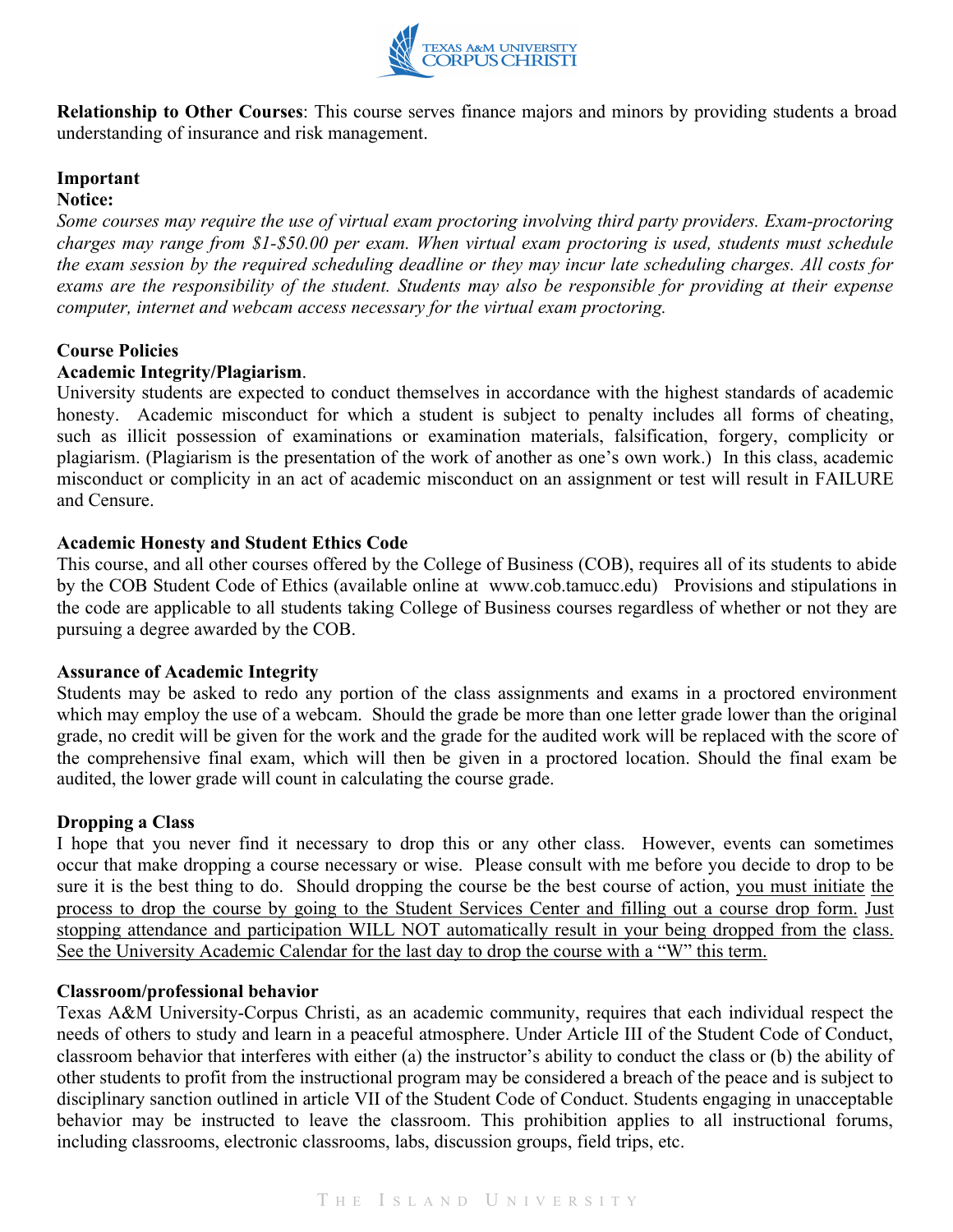

## **Grade Appeals\***

As stated in University Procedure 13.02.99.C2.01, Student Grade Appeal Procedures, a student who believes that he or she has not been held to appropriate academic standards as outlined in the class syllabus, equitable evaluation procedures, or appropriate grading, may appeal the final grade given in the course. The burden of proof is upon the student to demonstrate the appropriateness of the appeal. A student with a complaint about a grade is encouraged to first discuss the matter with the instructor. For complete details, including the responsibilities of the parties involved in the process and the number of days allowed for completing the steps in the process, see University Procedure 13.02.99.C2.01, Student Grade Appeal Procedures. These documents are accessible through the University Rules Web site at:

### http://www.tamucc.edu/provost/university\_rules/index.html.

For assistance and/or guidance in the grade appeal process, students may contact the Dean's office in the college in which the course is taught or the Office of the Provost.

#### **Disabilities Accommodations\***

The Americans with Disabilities Act (ADA) is a federal anti-discrimination statute that provides comprehensive civil rights protection for persons with disabilities. Among other things, this legislation requires that all students with disabilities be guaranteed a learning environment that provides for reasonable accommodation of their disabilities. If you believe you have a disability requiring an accommodation, please call or visit Disability Services at (361) 825-5816 in Corpus Christi Hall 116.

If you are a returning veteran and are experiencing cognitive and/or physical access issues in the classroom or on campus, please contact the Disability Services office for assistance at (361) 825-5816.

#### **Statement of Academic Continuity**

In the event of an unforeseen adverse event, such as a major hurricane and classes could not be held on the campus of Texas A&M University–Corpus Christi; this course would continue through the use of Blackboard and/or email. In addition, the syllabus and class activities may be modified to allow continuation of the course. Ideally, University facilities (i.e., emails, web sites, and Blackboard) will be operational within two days of the closing of the physical campus. However, students need to make certain that the course instructor has a primary and a secondary means of contacting each student.

## **Performance Evaluation, Grading and Course Policies:**

Test materials come from lecture notes, the text, assigned readings, homework assignments, and class discussion. Test format is multiple choice, multi-part problem solving, and discussion. Questions will emphasize understanding and application of concepts and topics covered.

#### **Grades will be assigned the following point levels: \***

| Exam 1                              | 100 |
|-------------------------------------|-----|
| Exam 2                              | 100 |
| Exam 3                              | 100 |
| Exam 4                              | 100 |
| Quizzes, Homework and Participation | 100 |

The standard alphabetical grading scale is employed:

| A: $90\%$ and Above | D: $60\%$ to $69\%$ |
|---------------------|---------------------|
| B: $80\%$ to $89\%$ | $F: 59\%$ and Below |
| C: 70\% to 79\%     |                     |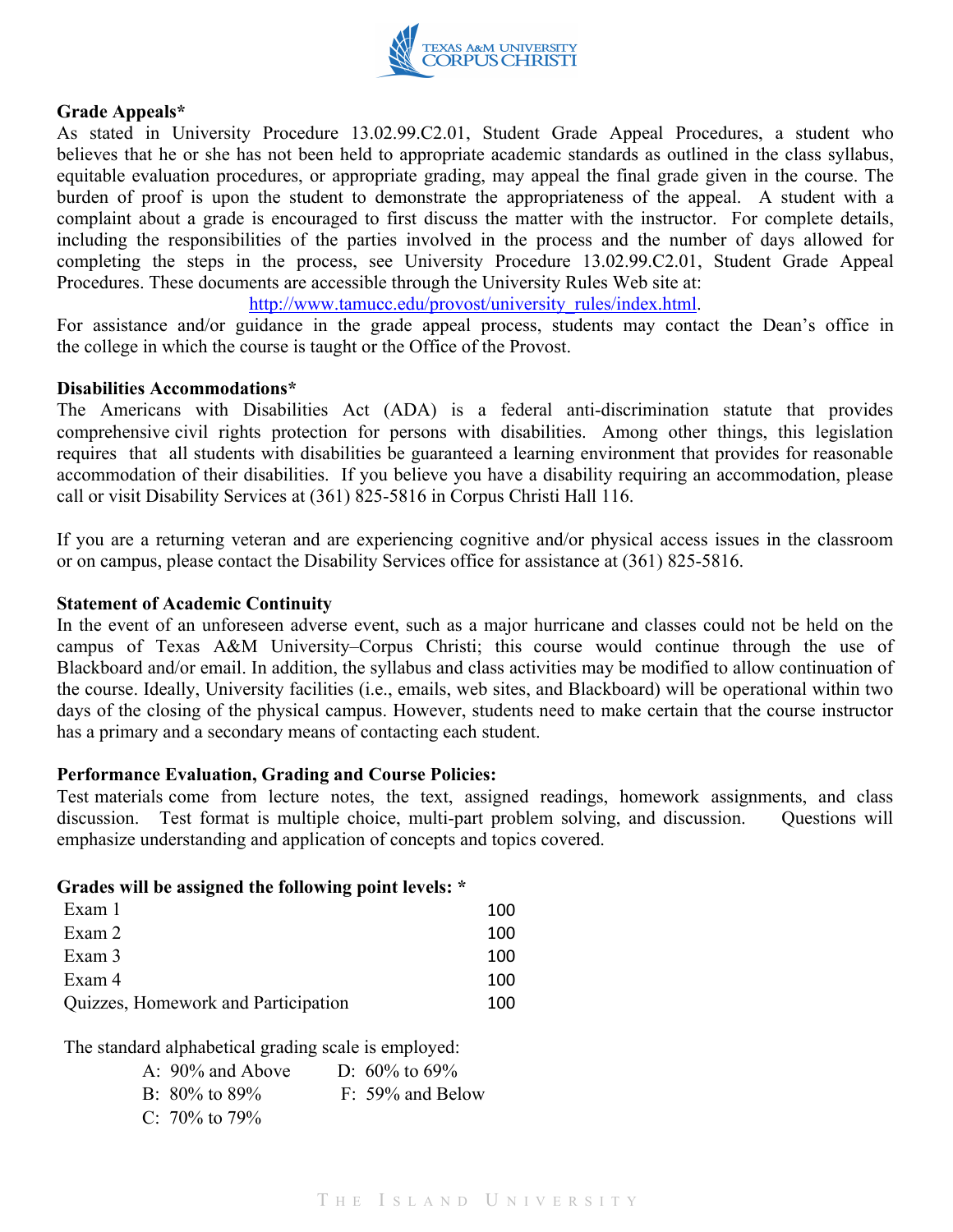

Test dates are announced one week prior to the exam date. If you must miss an exam, to qualify for a make-up exam, notify me in advance and provide comprehensive documentation from the appropriate entity within one week of the exam that the absence was an excused University activity, severe illness, or emergency. Assignments are due at the beginning of the class on their due date. Late assignments are penalized 20 percentage points for each business day that they are late.

I expect everyone to follow all rules of common courtesy during classroom lecture and discussion. The presence of cell phones and pagers or any other disruptive items or actions are prohibited in the classroom. If a pattern of disruptive behavior persists, action will be taken to have the disruptive party removed from the course.

### **Oral and Written Communication Requirements**

Students are required to prepare formal written oral assignments for the semester. Effective written communication is also necessary for exams. Students are expected to participate actively in class discussion of the topics and issues covered in the course, and will be rewarded though their class participation grade for doing so.

### **Technological Applications:**

Students are required to use computer applications, computer databases, and online information services for this course. Written presentations must be prepared with word processing software and the use of computer graphics and computer-based visuals is encouraged.

### **Ethical Perspectives:**

Financial management deals with money. Any time money is involved, ethical issues come into play. Securities analysis and trading may present ethical problems for both dealers and investors. While this course does not deal with securities law in depth, we will discuss such topics as insider trading securities manipulation and fiduciary responsibilities.

#### **Global and Diversity Perspectives:**

Risk management is a global personal and business concern creating a global market for a wide array of insurance and risk management products.

#### **Political, Social, Legal, Regulatory, and Environmental Perspectives:**

The course will consider the structure, laws and regulation of financial markets and economic systems.

#### **Attendance Policy:**

Attendance is required and is reflected in the student's participation grade. Every student is responsible for their homework assignments, lecture notes, handouts, and exams. Excuses are not accepted unless a student gains prior permission for missing a class, assignment, or exam. Gaining class notes for missed classes from other students is encouraged. The student is responsible for collecting all handouts and assignments from the The student is responsible for collecting all handouts and assignments from the professor for all classes that are missed. Excessive absences will result in lower grades.

| <b>FALL 2019 Academic Calendar - Updated</b> |  |
|----------------------------------------------|--|
|----------------------------------------------|--|

| Martin Luther King, Jr. Holiday                            |
|------------------------------------------------------------|
| Classes begin Regular Spring and 1st 7-Week Session        |
| Last day to register or add a class                        |
| Mid-Term Grading                                           |
| <b>Spring Break</b>                                        |
| Campus Closed                                              |
| Last Day of classes for 1st 7-Week Session and Final Exams |

**January 20, 2020** Classes begin Regular Spring and 1st 7-Week Session **January 21, 2020 January 28, 2020 March 4-25, 2020 March 9-13, 2020 March 12-13, 2020 March 17, 2020**